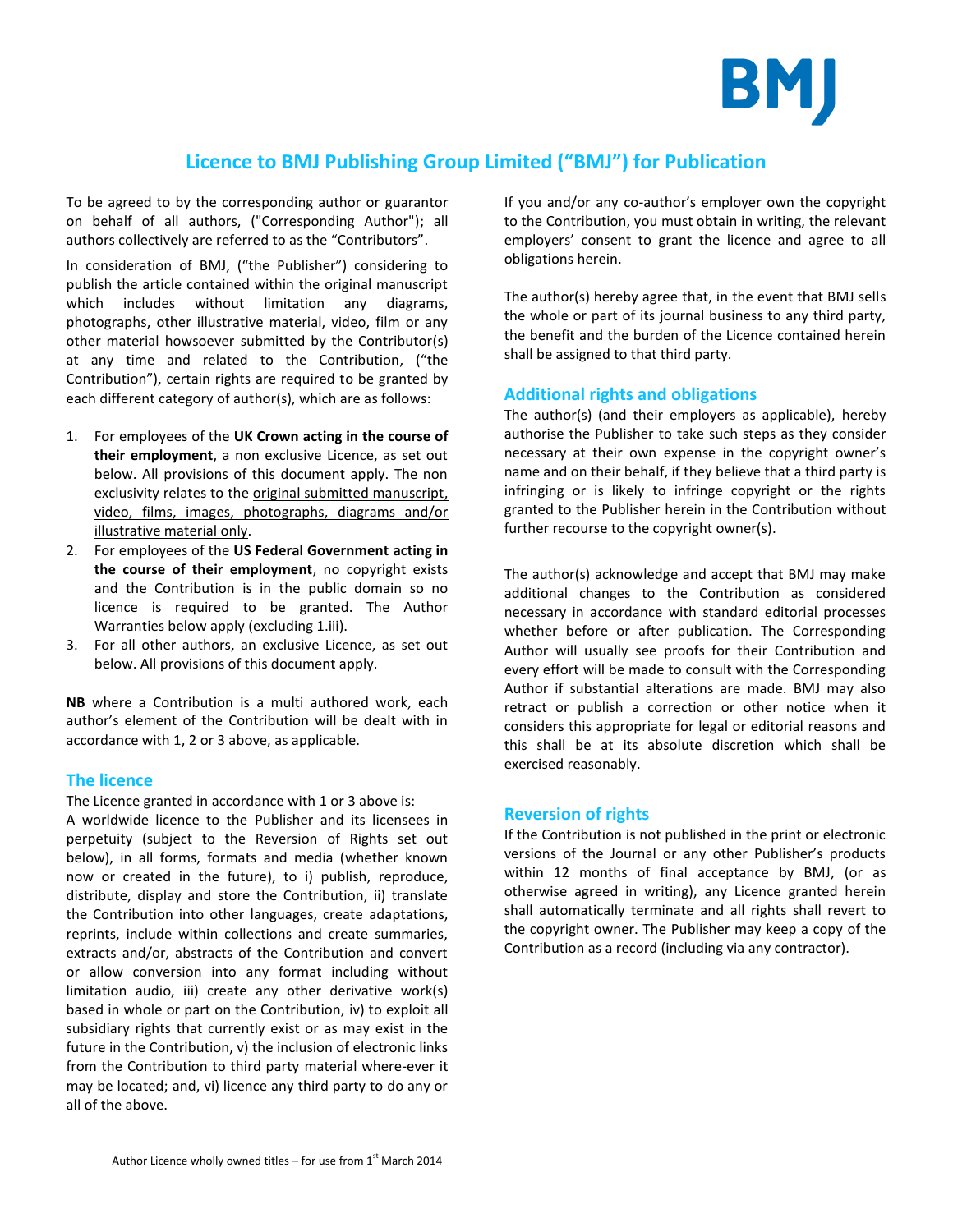

### **Open Access Articles**

Open Access means that the author or their employer or other institution has agreed with the Publisher that this Contribution should be considered an open access contribution and has paid the Publisher the standard rate in force.

For Open Access articles, the Publisher expressly agrees to place the published Contribution for display on PMC (including for deposit by PMC on their international mirror sites) promptly after allocation of an issue number and thereafter publication, without extra charge for this deposit to the authors or their employers or other institution that has agreed with the Publisher to make the article Open Access (provided PMC does not charge the Publisher), which will include any Publisher supplied amendments or retractions**.**

Open Access articles may be reused by Contributors and any third party under the terms of the one of the following Creative Commons licences depending on the source of the research funding as per below:

**a)** where the Contribution research is *not* funded by the Wellcome Trust or Research Councils UK (RCUK), the Contribution may be re-used under the terms of the Creative Commons Attribution-Non Commercial 4.0 International (CC BY-NC 4.0) see:

<http://creativecommons.org/licenses/by-nc/4.0/> and

<http://creativecommons.org/licenses/by-nc/4.0/legalcode> or any updated versions as determined by the Publisher from time to time.

**or**

**b)** where the Contribution research *is* funded by the Wellcome Trust or UK Research Council, the Contribution may be re-used under the terms of the Creative Commons Attribution 4.0 International Licence (CC BY 4.0) see:

<http://creativecommons.org/licenses/by/3.0/> and

<http://creativecommons.org/licenses/by/3.0/legalcode>

or any updated versions as determined by the Publisher from time to time

Authors shall be given the opportunity at the point of submission to indicate the funding source and therefore which Creative Commons licence should apply.

In the case of Open Access articles only, to the extent the terms of this licence conflict with the terms of the applicable Creative Commons licence, the terms of the relevant Creative Commons licence shall prevail.

All Publisher's trademarks must be removed from any derivative works.. Any translations, for which a prior translation agreement with BMJ has not been established, must prominently display the statement:

"This is an unofficial translation of an article that appeared in a BMJ publication. BMJ has not endorsed this translation."

# **Rights granted to owners of the contribution**

Ownership of copyright remains with the author(s) or their employers if they are acting in the course of their employment. All rights not expressly granted are, subject to the Licence terms, reserved by the Publisher. In return for the grant of the Licence herein, the copyright owner(s) shall have the following rights for **non-Commercial Use (unless otherwise stated)** of the Contribution:

- 1. The right to reproduce a reasonable number (no more than 100) print copies of the final Contribution, by copying or downloading from BMJ's website, for personal use and to send copies to colleagues in print or electronic form provided no fee is charged and this is not done on a systematic basis (which includes via mass e-mailings).
- 2. The right to include the Contribution in a compilation for classroom use (course packs) to be distributed free of charge (other than for direct photocopying cost) to students at the Contributor(s)'s institution or to be stored in digital format in data rooms for access by students as part of their course work and for in house training programmes of the Contributor(s)'s employer or at seminars or conferences subject to a limit of 100 copies per conference or seminar.
- 3. i) The right to post the accepted manuscript (but not the final published version of the Contribution), and the abstract of the final published Contribution on the Contributor(s)'s own and/or his/her institution's website ii) for Open Access articles the right to publish the final published Contribution and abstract, as published by the Publisher, in any media from the date of publication for non Commercial Use; iii) for Open Access articles the right to share, adapt and make Use of the work in accordance with applicable Creative Commons licence subject to adhering to the requirements stated in this licence under the heading "Open Access"; iii) in order to comply with a recognised list of funding bodies' policies (list of recognised funding bodies provided here: [http://www.sherpa.ac.uk/juliet/\)](http://www.sherpa.ac.uk/juliet/) the right to place the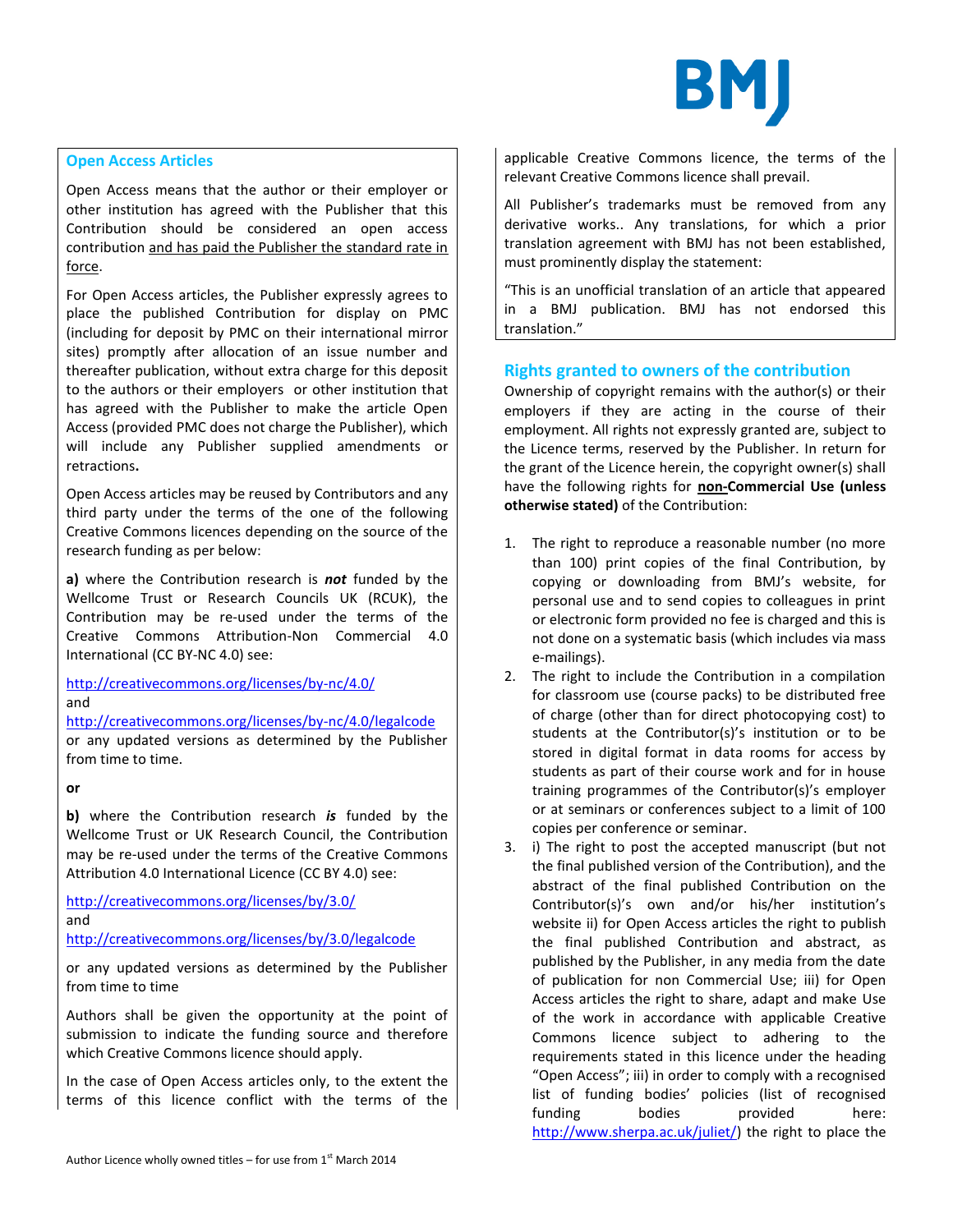

accepted manuscript version but not the final published version on PMC (including for deposit by PMC on its international mirror sites) after an embargo period of 12 months from the print publication date or if not published in print, from being published online unless otherwise stated by the Funding Body.

The following statements must accompany the articles posted on the Contributor(s)'s and/or his/her institution's website:

#### **Non-Open Access article acknowledgement**

This article has been accepted for publication in [*Contributor, please insert journal name*] following peer review. The definitive copyedited, typeset version [*Contributor please insert complete citation information when available*] is available online at: *[www. \[Contributor](http://www.archdischild.com/)  [please insert as applicable\] .com](http://www.archdischild.com/)*

#### **Open Access article acknowledgement**

This article has been accepted for publication in [*Contributor please insert full citation*] following peer review and can also be viewed on the journal's website at *www. [Contributor please insert as applicable] .com*

- 4. The right to publish with the necessary acknowledgement of the Publisher and the Journal, all or part of the accepted manuscript version but not the final published version in a book essay, position paper, or other non peer reviewed publication authored or edited by the Contributor(s)'s (which may be an author's Commercial Use). This does not apply to multiple Contributions in the same journal, for which permission from the Publisher must be sought.
- 5. The right to use selected figures and tables (of which the author or his employer owns or has licensed) and selected text (up to 300 words) from the Contribution for incorporation within another work published in print or digital format by a third party, so long as full credit is given to the Publisher and use of the parts of the Contribution is non Commercial Use.

For permission to use materials that are beyond uses permitted here, visit

[http://group.bmj.com/group/rights-licensing/permissions.](http://group.bmj.com/group/rights-licensing/permissions) "**Commercial Use"** includes:

- copying or downloading of documents, or linking to such postings, for further redistribution, sale or licensing, for a fee;
- copying, downloading or posting by a site or service that incorporates advertising with such content;
- the inclusion or incorporation of document content in other works or services (other than for legally

permitted quotations with an appropriate citation) that is then available for sale or licensing, for a fee.

- use of documents or document content (other than for legally permitted quotations with appropriate citation) by organisations for any promotional or advertising purposes whether direct or indirect, whether for a fee or otherwise. Distribution by or on behalf of pharmaceutical organisations is considered in all cases as Commercial Use;
- use for the purposes of monetary reward by means of sale, resale, license, loan, hire transfer or other form of commercial exploitation.

#### **Author warranties**

The author(s) warrant that: i) they are the sole author(s) of the Contribution which is an original work; ii) the whole or a substantial part of the Contribution has not previously been published; iii) they or their employers are the copyright owners of the Contribution; iv) to the best of their knowledge that the Contribution does not contain anything which is libellous, illegal or infringes any third party's copyright or other rights; v) that they have obtained all necessary written consents for any patient information which is supplied with the Contribution; and vi) that they have declared or will accurately declare all competing interests to the Publisher.

#### **Anti Bribery**

As a service provider to BMJ, you agree that you shall: (a) comply with all applicable laws, statutes, regulations and codes relating to anti-bribery and anti-corruption including but not limited to the Bribery Act 2010 (Relevant Requirements); b) not engage in any activity, practice or conduct which would constitute an offence under sections 1, 2 or 6 of the Bribery Act 2010 (as amended) if such activity, practice or conduct had been carried out in the UK; (c) comply with any Publisher Ethics and Anti-bribery Policy supplied to you from time to time including as contained as follows (Relevant Policies):

[http://group.bmj.com/group/about/corporate/Anti-](http://group.bmj.com/group/about/corporate/Anti-Bribery%20and%20Corruption%20Policy%20-August%202012.pdf)[Bribery%20and%20Corruption%20Policy%20-](http://group.bmj.com/group/about/corporate/Anti-Bribery%20and%20Corruption%20Policy%20-August%202012.pdf)

[August%202012.pdf;](http://group.bmj.com/group/about/corporate/Anti-Bribery%20and%20Corruption%20Policy%20-August%202012.pdf) (d) promptly report to the Chief Executive Officer or Chairman of the Publisher any request or demand for any undue financial or other advantage of any kind received by you in connection with the performance of this Agreement; Breach of this Clause shall be deemed a material breach of this Agreement.

# **Law and jurisdiction**